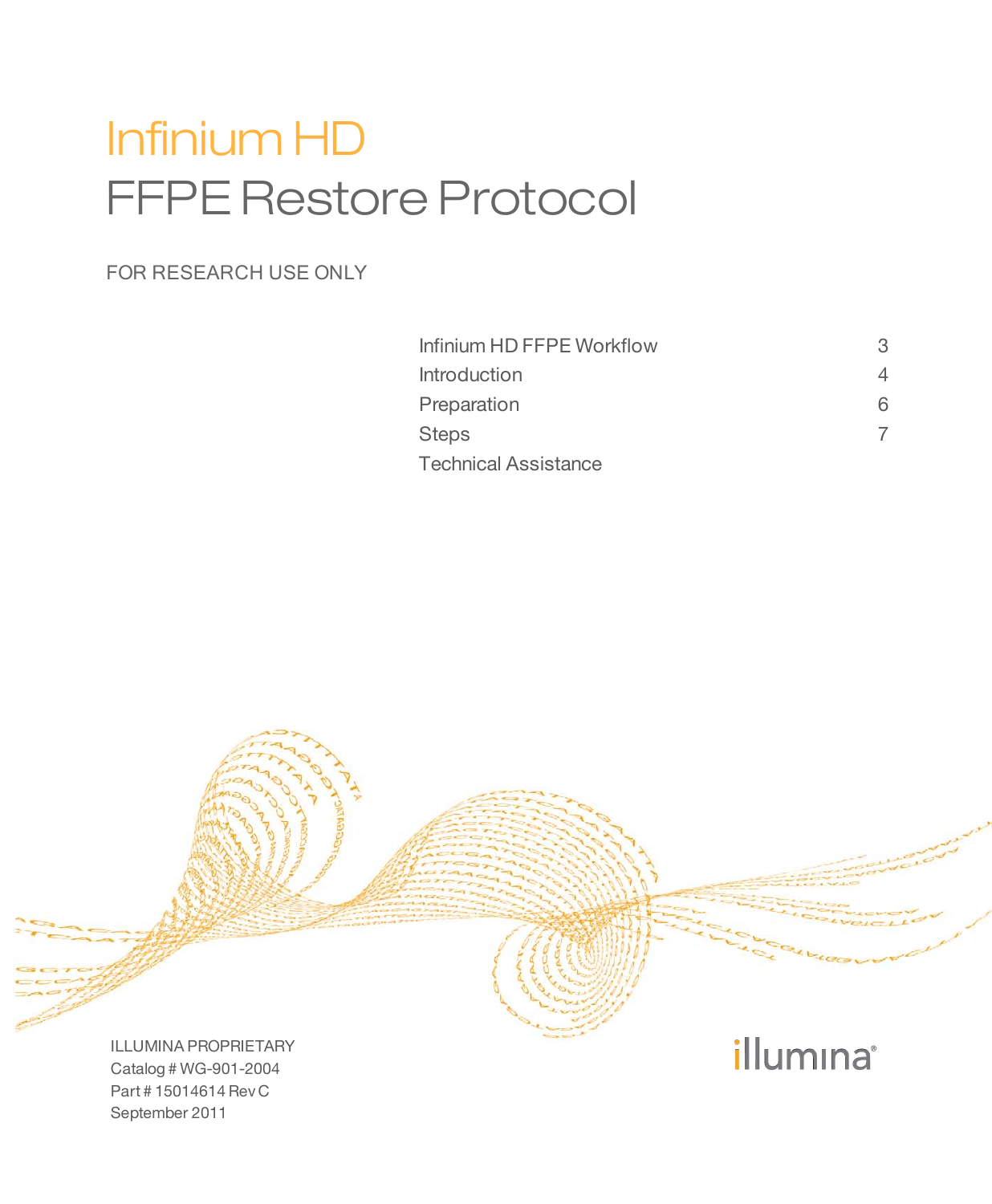This document and its contents are proprietary to Illumina, Inc. and its affiliates ("Illumina"), and are intended solely for the contractual use of its customer in connection with the use of the product(s) described herein and for no other purpose. This document and its contents shall not be used or distributed for any other purpose and/or otherwise communicated, disclosed, or reproduced in any way whatsoever without the prior written consent of Illumina. Illumina does not convey any license under its patent, trademark, copyright, or common-law rights nor similar rights of any third parties by this document.

The instructions in this document must be strictly and explicitly followed by qualified and properly trained personnel in order to ensure the proper and safe use of the product(s) described herein. All of the contents of this document must be fully read and understood prior to using such product(s).

FAILURE TO COMPLETELY READ AND EXPLICITLY FOLLOW ALL OF THE INSTRUCTIONS CONTAINED HEREIN MAY RESULT IN DAMAGE TO THE PRODUCT(S), INJURY TO PERSONS, INCLUDING TO USERS OR OTHERS, AND DAMAGE TO OTHER PROPERTY.

ILLUMINA DOES NOT ASSUME ANY LIABILITY ARISING OUT OF THE IMPROPER USE OF THE PRODUCT(S) DESCRIBED HEREIN (INCLUDING PARTS THEREOF OR SOFTWARE) OR ANY USE OF SUCH PRODUCT(S) OUTSIDE THE SCOPE OF THE EXPRESS WRITTEN LICENSES OR PERMISSIONS GRANTED BY ILLUMINA IN CONNECTION WITH CUSTOMER'S ACQUISITION OF SUCH PRODUCT(S).

#### **FOR RESEARCH USE ONLY**

© 2011 Illumina, Inc. All rights reserved.

**Illumina**, **illumina***Dx*, **BeadArray**, **BeadXpress**, **cBot**, **CSPro**, **DASL**, **DesignStudio**, **Eco**, **GAIIx**, **Genetic Energy**, **Genome Analyzer**, **GenomeStudio**, **GoldenGate**, **HiScan**, **HiSeq**, **Infinium**, **iSelect**, **MiSeq**, **Nextera**, **Sentrix**, **Solexa**, **TruSeq**, **VeraCode**, the pumpkin orange color, and the Genetic Energy streaming bases design are trademarks or registered trademarks of Illumina, Inc. All other brands and names contained herein are the property of their respective owners.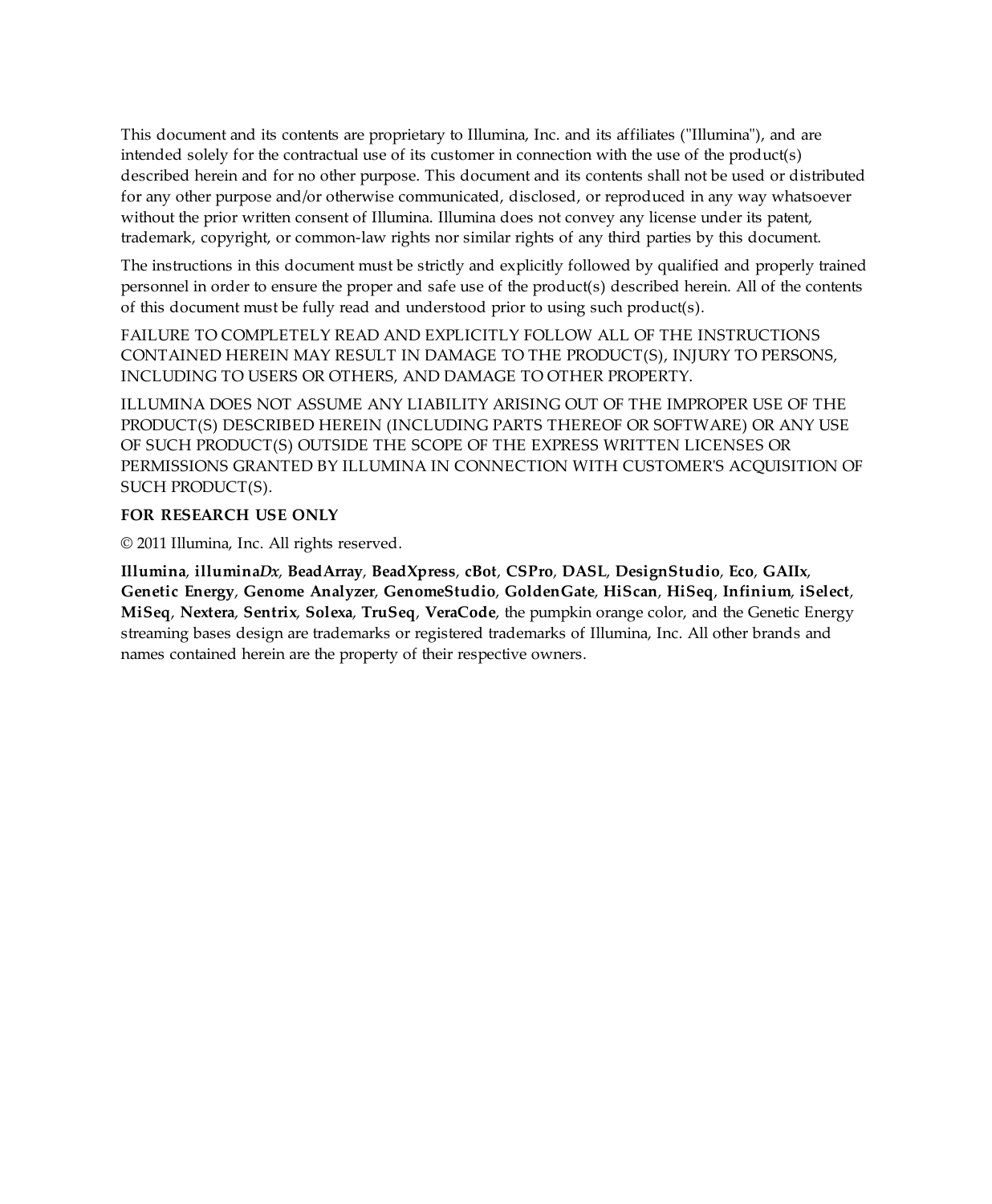### <span id="page-2-0"></span>Infinium HD FFPE Workflow

The following figure illustrates the correct workflows for both Infinium HD FFPE assays (genotyping and methylation). This document describes the FFPE Restoration step of the workflow and assumes that all previous steps in the workflow have been completed.



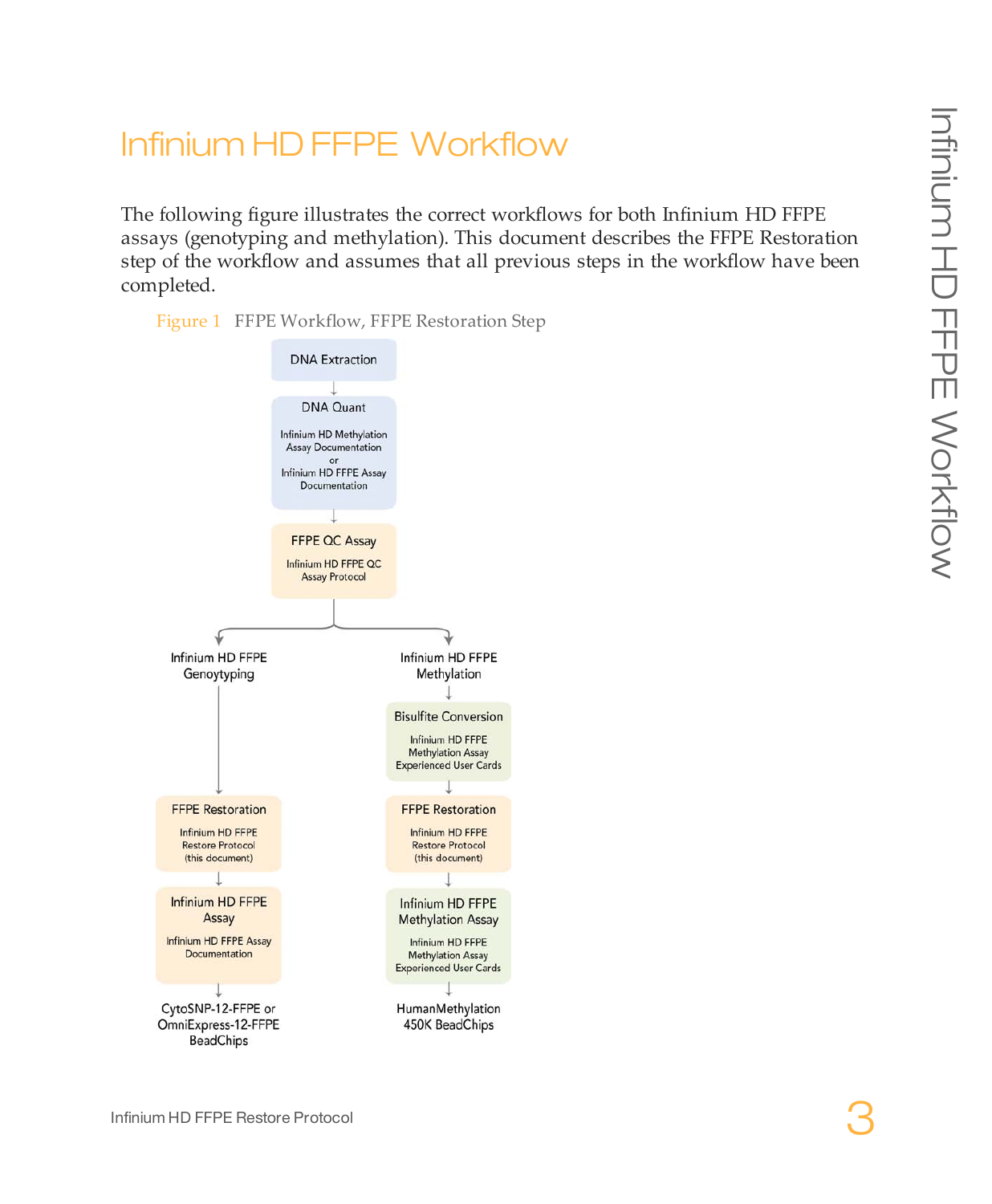## <span id="page-3-0"></span>Introduction

The Infinium HD FFPE Restore protocol restores degraded FFPE DNA to a state that is amplifiable by the Infinium HD FFPE genotyping or Infinium HD FFPE methylation whole genome amplification protocol.

DNA samples suitable for DNA Restoration are selected using the Illumina Infinium HD FFPE QC assay.



NOTE

Make sure your centrifuge equipment has buckets deep enough to hold the Zymo-Spin MIDI plate assembly. Some types of centrifuge equipment do not provide buckets deep enough or block access to two stacked plates.

**Estimated Time**

Hands-on time: ~2 hours

Incubation time: 2 hours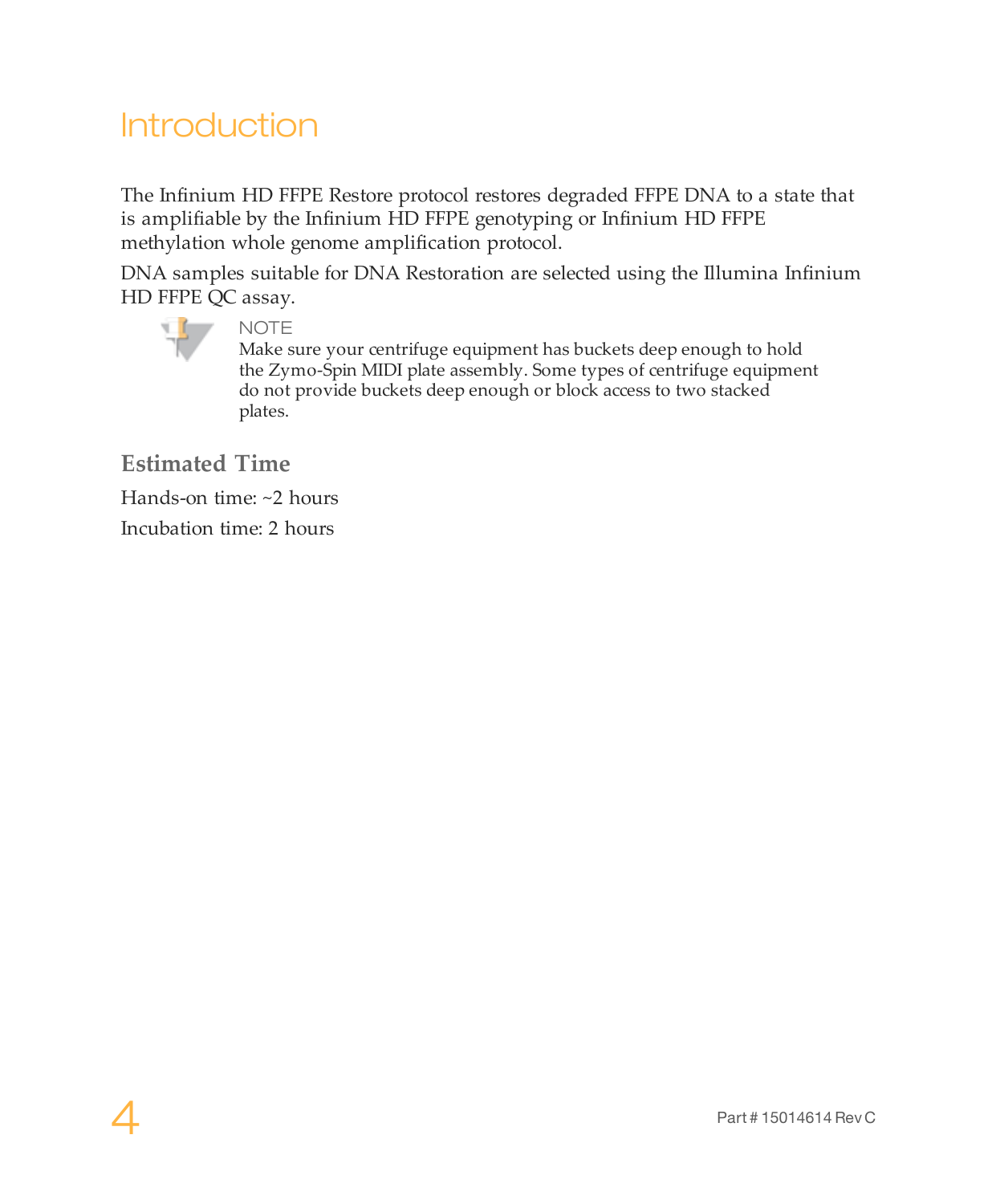### **Consumables**

| Item                                                                           | Quantity                                         | Storage                            | Supplied<br>Bv |
|--------------------------------------------------------------------------------|--------------------------------------------------|------------------------------------|----------------|
| Amp Mix Restore Reagent<br>(AMR)                                               | 1 tube per 24 FFPE<br>DNA samples                | -15 $\degree$ to -25 $\degree$ C   | Illumina       |
| Convert Master Mix Reagent<br>(CMM)                                            | 1 tube per 24 FFPE<br>DNA samples                | -15 $\degree$ to -25 $\degree$ C   | Illumina       |
| Elution Restore Buffer Reagent<br>(ERB)                                        | 1 tube per 24 FFPE<br>DNA samples                | -15 $\degree$ to -25 $\degree$ C   | Illumina       |
| Primer Pre Restore Reagent<br>(PPR)                                            | 1 tube per 24 FFPE<br>DNA samples                | -15 $\degree$ to -25 $\degree$ C   | Illumina       |
| Pre Restore (PRS) plate, 96-well<br>0.8 ml microtiter plate (MIDI)             | 1 plate                                          | -15 $^{\circ}$ to -25 $^{\circ}$ C | User           |
| Restore (RST) plate, 96-well 0.8<br>ml microtiter plate (MIDI)                 | 1 plate                                          | $-15^\circ$ to $-25^\circ$ C.      | User           |
| Zymo™ Purification Kit<br>(ZR-96 DNA Clean &<br>Concentrator <sup>TM</sup> -5) | 1 plate per 48 FFPE<br>DNA samples               |                                    | User           |
| MSA5 plate, 96-well 0.8 ml<br>microtiter plate (MIDI)                          | 1 plate                                          |                                    | User           |
| 0.1N NaOH                                                                      | 4 µl per well<br>containing sample               | $2^{\circ}$ to $8^{\circ}$ C.      | User           |
| Cap mat                                                                        | 3                                                |                                    | User           |
| Troughs                                                                        | Up to 7 (if using a<br>multi-channel<br>pipette) |                                    | User           |
| Foil Adhesive Seal                                                             |                                                  |                                    | User           |
| DiH <sub>2</sub> O                                                             | 4 µl per well<br>containing sample               | $-15^{\circ}$ to $-25^{\circ}$ C   | User           |
| 2.5 L Ice bucket                                                               | 1                                                |                                    | User           |



#### NOTE

Thaw all reagents completely at room temperature and allow to equilibrate. Once thawed, gently invert each tube several times to thoroughly mix the reagent. Pulse centrifuge each tube to 280 xg to eliminate bubbles and collect reagent at the bottom of the tube.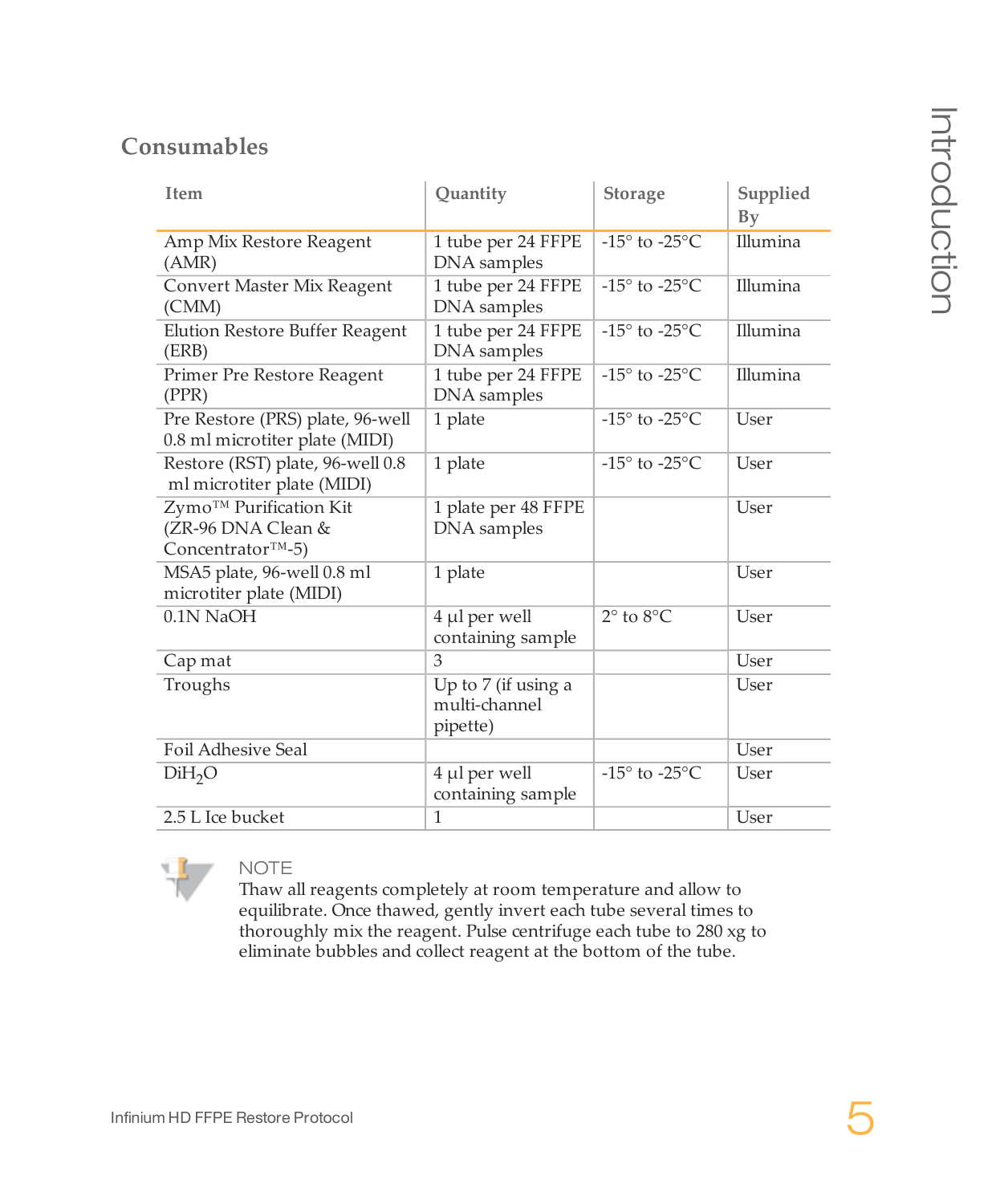# <span id="page-5-0"></span>Preparation

- } Prepare the wash buffer from the Zymo Purification Kit. Dispense 192 ml 100% ethanol to the 48 ml of DNA Wash Buffer concentrate as described in the Zymo instruction manual.
- } Preheat one heat block to 37°C and one heat block to 95°C and allow the temperature to equilibrate.
- } Apply a PRS barcode label to a new MIDI plate.
- } Thaw the PPR and AMR reagent tubes to room temperature. Vortex to mix the contents. Use 1 tube each per 24 FFPE DNA samples.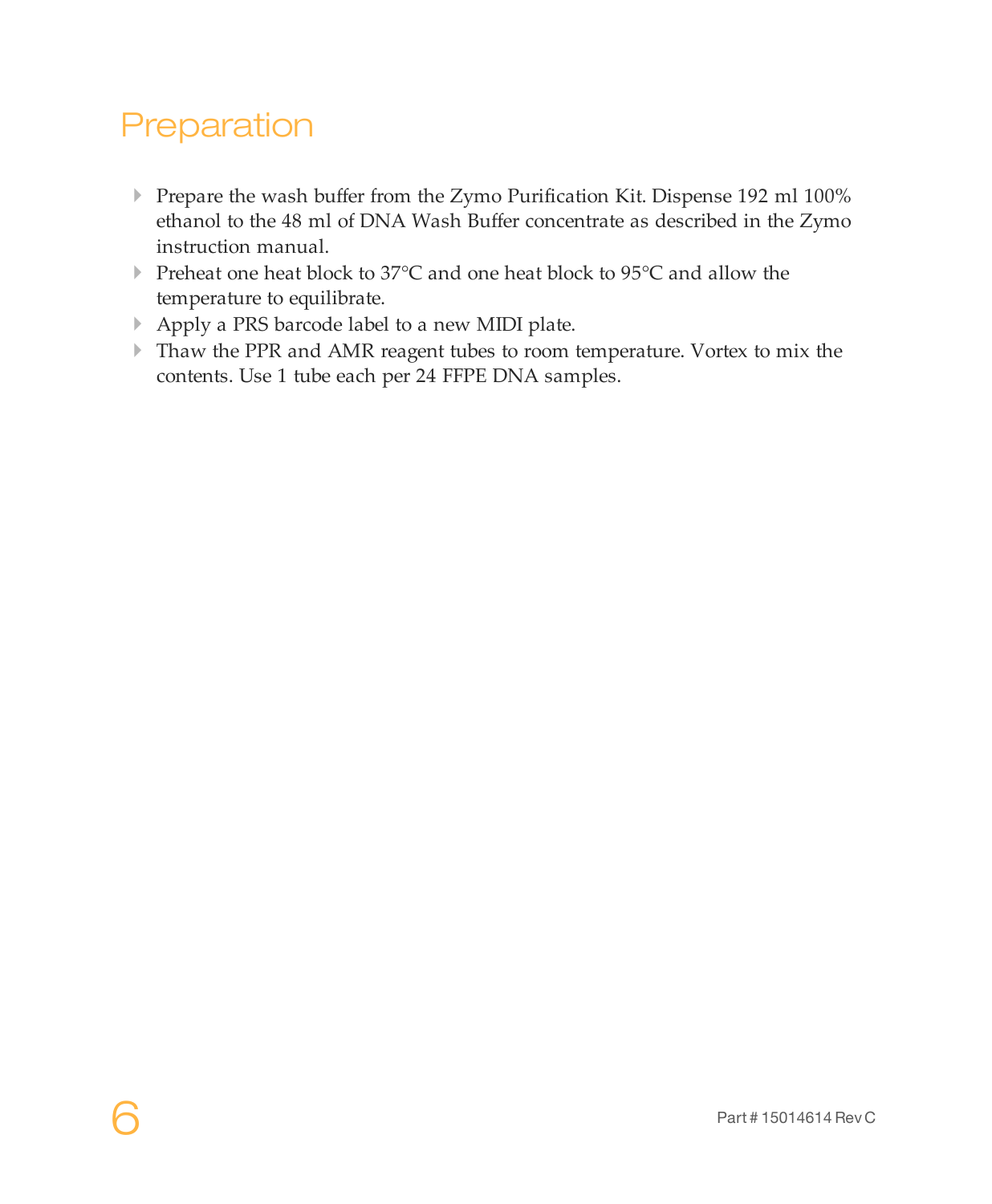# <span id="page-6-0"></span>Steps

1 Prepare the PRS plate by transferring 4 to 8  $\mu$ l of sample genomic DNA to each well to reach a final DNA amount of at least 100 ng.



**NOTE** 

If available, up to 250 ng may be used.



**NOTE** 

If you are using bisulfate converted samples for the Infinium HD FFPE methylation assay, take the full elution volume  $(8 \mu l)$  from the bisulfate conversion purification step.

- 2 Prepare the 0.1N NaOH solution:
	- a Dispense 4  $\mu$ l of 0.1N NaOH to each well containing genomic DNA.
	- b Incubate at room temperature for 10 minutes.
- 3 Dispense 34 µl of PPR to each sample well in the PRS plate.
- 4 Dispense 38 µl of AMR to each sample well in the PRS plate; seal the plate with a cap mat.
- 5 Invert the plate ten times and then centrifuge at 280 xg for 1 minute.
- 6 Place the sealed PRS plate on the preheated heat block and close the lid. Incubate the plate at 37°C for 1 hour.
- 7 At the end of the 1-hour incubation, remove and thaw the ERB and CMM reagent tubes to room temperature. Vortex to mix the contents. Use 1 tube each per 24 FFPE DNA samples.
- 8 Remove the PRS plate from the heat block and centrifuge at 280 xg for 1 minute.



**NOTE** If you are only using one heat block, set the temperature to 95°C.

- 9 Carefully remove the cap mat.
- 10 From the Zymo Purification Kit, take the Zymo-Spin™ I-96 Plate and place it on the Collection Plate.
- 11 Add 7 volumes (560 µl) of Zymo DNA Binding Buffer to each volume of DNA sample in the PRS plate.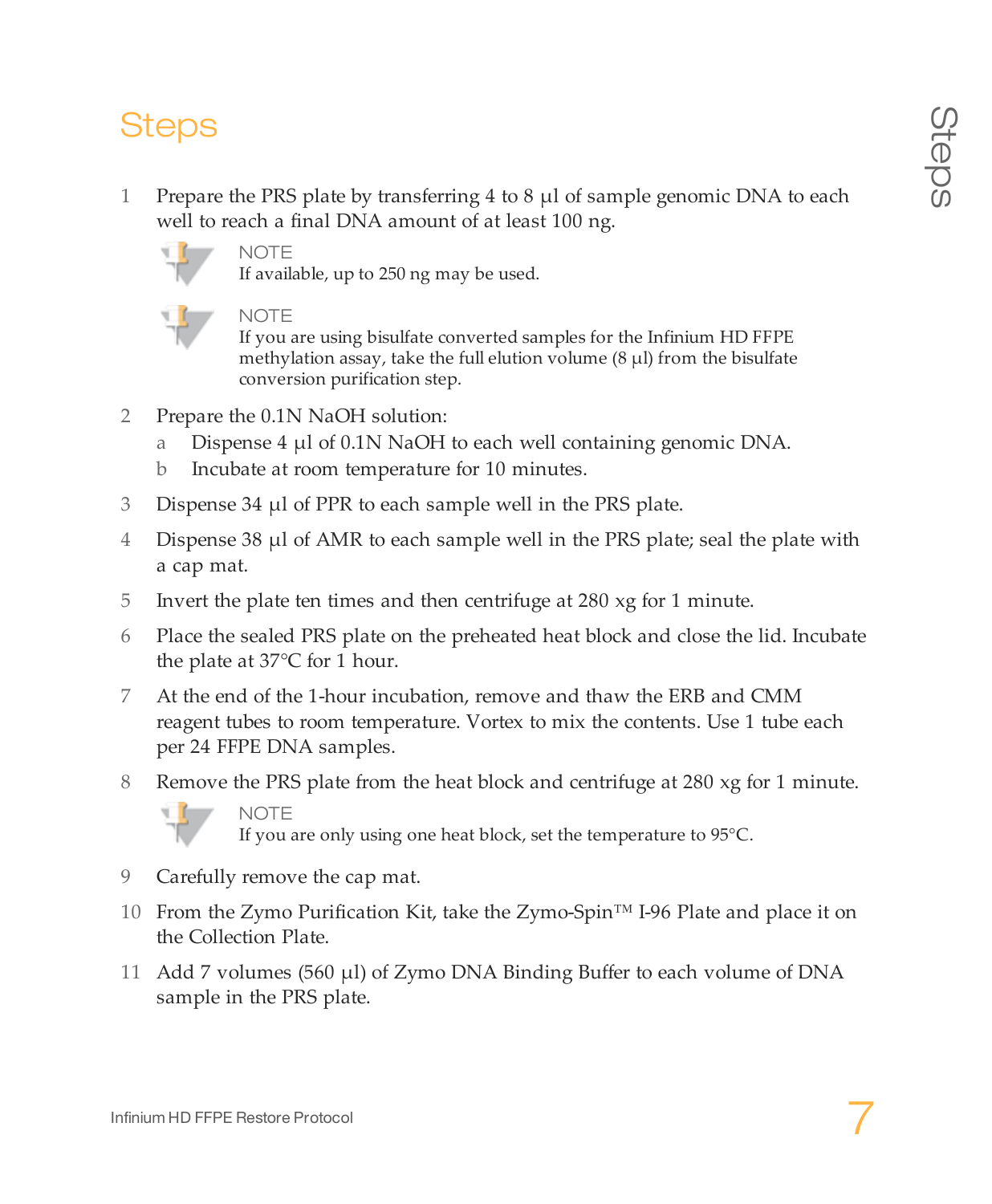

**NOTE** 

When using multi-channel pipettes, be careful to avoid crosscontamination between wells.

- 12 Pipette mix 5 times and then transfer sample mixtures to the wells of the Zymo-Spin I-96 Plate mounted on a Collection Plate.
- 13 Centrifuge the Zymo-Spin I-96 Plate at 2250 xg for 2 minutes. Discard the flowthrough from the Collection Plate.
- 14 Add 600 µl of Zymo Wash Buffer (with ethanol added) to each well of the Zymo-Spin I-96 Plate mounted on a Collection Plate.



**NOTE** The volume of Zymo Wash Buffer provided in this kit is limited. If you are using multi-channel pipettes and troughs keep all remaining Zymo

- 15 Centrifuge the Zymo-Spin I-96 Plate at 2250 xg for 2 minutes. Discard the flowthrough from the Collection Plate.
- 16 Apply an RST barcode label to a new MIDI plate.

Wash Buffer for use at step 33.

- 17 Transfer the Zymo-Spin I-96 Plate onto the RST plate and dispense 13 µl of ERB directly to the column matrix in each well.
- 18 Incubate the plate at room temperature for 5 minutes.
- 19 Centrifuge the Zymo-Spin I-96 RST plate assembly at 2250 xg for 1 minute to elute the DNA. There will be  $10 \mu l$  of DNA solution generated.



#### **NOTE**

If you are processing less than 96 samples the unused wells can be used for following purification steps.

20 Seal the RST plate containing 10 µl of eluted DNA with a foil adhesive seal. Incubate for 2 minutes at 95°C in the heat block.



**NOTE** 

Do not use a heat sealer to seal the RST plate. This may prevent the use of cap mats for plate sealing later in the protocol. We recommend using foil adhesive seal instead of a heat sealer.

21 During the 2-minute incubation, fill the 2.5 L ice bucket with ice.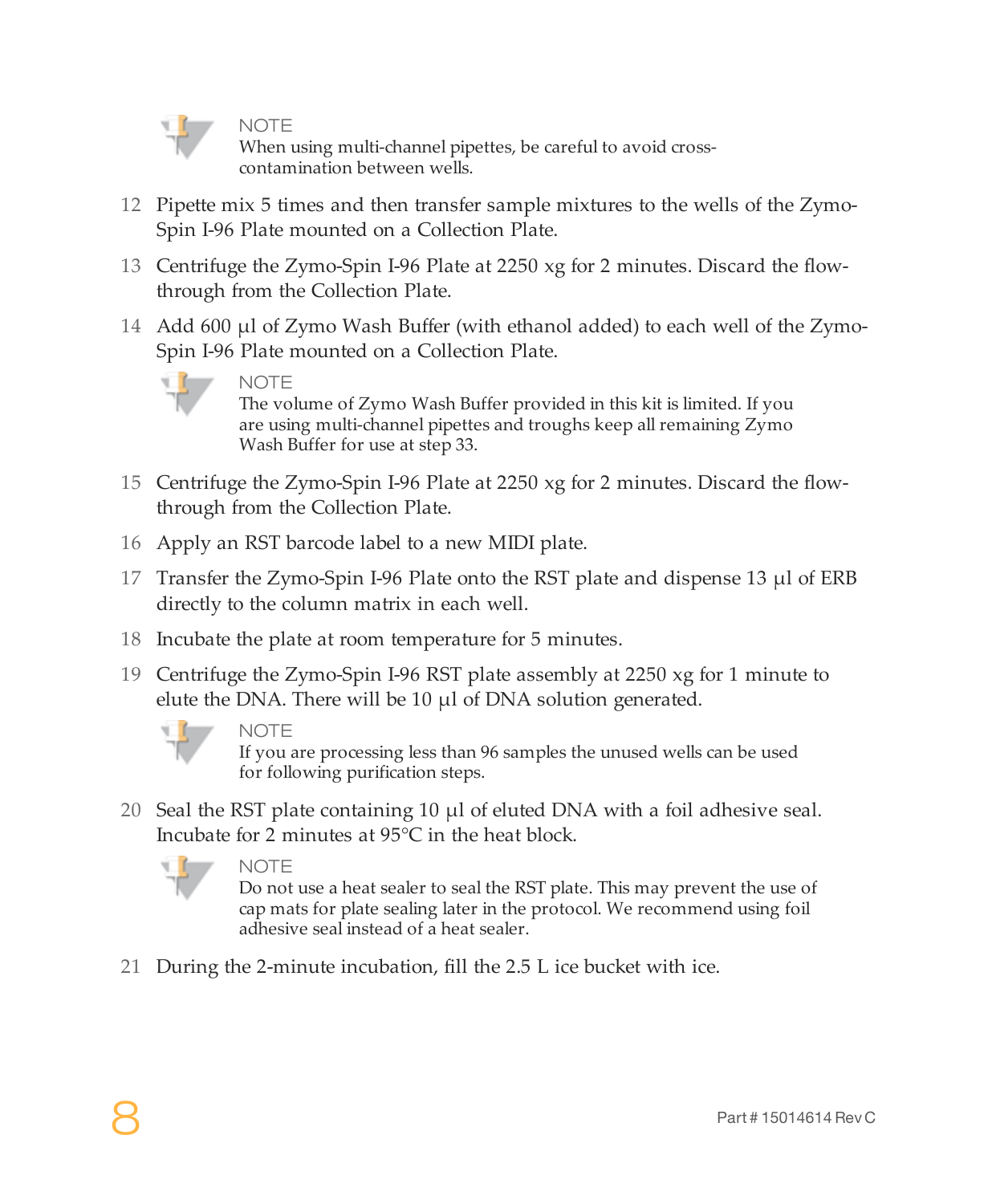22 Immediately after the 2-minute incubation, transfer the RST plate to the ice for 5 minutes. Press the RST plate into the ice to make sure the bottom of all wells contact the ice.



**NOTE** 

If you are only using one heat block, set the temperature to 37°C. Make sure the temperature reaches 37°C before you begin the 1-hour incubation in step 26.

- 23 Leaving the RST plate on ice, remove the foil seal and add 10 µl of CMM to each well. Seal the plate with a new cap mat.
- 24 Vortex the RST plate for 1 minute at 1600 rpm.
- 25 Centrifuge the RST plate for 1 minute at 280 xg.
- 26 Incubate the RST plate at 37°C for 1 hour.
- 27 After the 1-hour incubation, centrifuge the RST plate for 1 minute at 280 xg.
- 28 Take a new Zymo-Spin I-96 Plate and place it on the Collection Plate.



If you are processing 96 samples use a new plate from Zymo Purification Kit. If you're processing 48 samples or less use the unused wells from the previous purification step.

- 29 Remove the cap mat from the RST plate.
- 30 Add 7 volumes (140 µl) of Zymo DNA Binding Buffer to each volume of DNA sample in the RST plate.



**NOTE** 

When using multi-channel pipettes, be careful to avoid crosscontamination between wells.

- 31 Pipette mix 5 times and then transfer sample mixtures to the wells of the Zymo-Spin I-96 Plate mounted on a Collection Plate.
- 32 Centrifuge the Zymo-Spin I-96 Plate at 2250 xg for 2 minutes. Discard the flowthrough from the Collection Plate.
- 33 Add 600 µl of Zymo Wash Buffer (with ethanol added) to each well of the Zymo-Spin I-96 Plate mounted on a Collection Plate.
- 34 Centrifuge the Zymo-Spin I-96 Plate at 2250 xg for 2 minutes. Discard the flowthrough from the Collection Plate.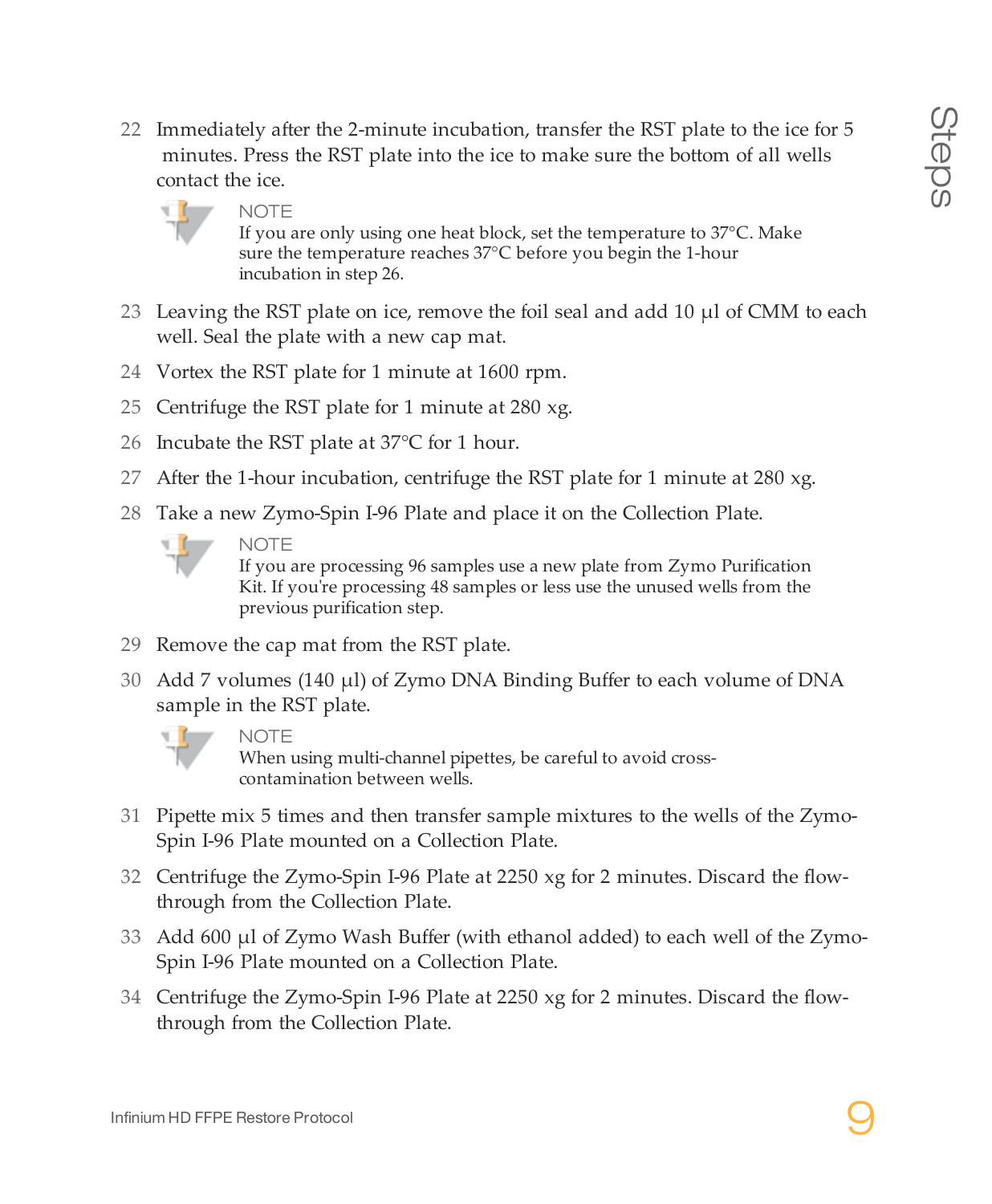- 35 Apply a MSA5 barcode label to a new MIDI plate.
- 36 Transfer the Zymo-Spin I-96 Plate onto the MSA5 plate and dispense 10 µl of DiH2O directly to the column matrix in each well.
- 37 Incubate the plate at room temperature for 5 minutes.
- 38 Centrifuge the Zymo-Spin I-96 Plate at 2250 xg for 1 minute to elute the DNA. There will be 8 µl of purified DNA solution in the MSA5 plate.



**NOTE** 

The MSA5 plate will be used in the Infinium HD FFPE genotyping or Infinium HD FFPE methylation assay as a DNA plate.

- 39 Do one of the following:
	- Proceed to the Infinium HD FFPE genotyping or Infinium HD FFPE methylation assay documentation to begin processing your restored DNA.
	- Seal the MSA5 plate with adhesive film and store at -20 $\degree$ C if you do not plan to proceed to the Infinium HD FFPE genotyping or Infinium HD FFPE methylation assay immediately.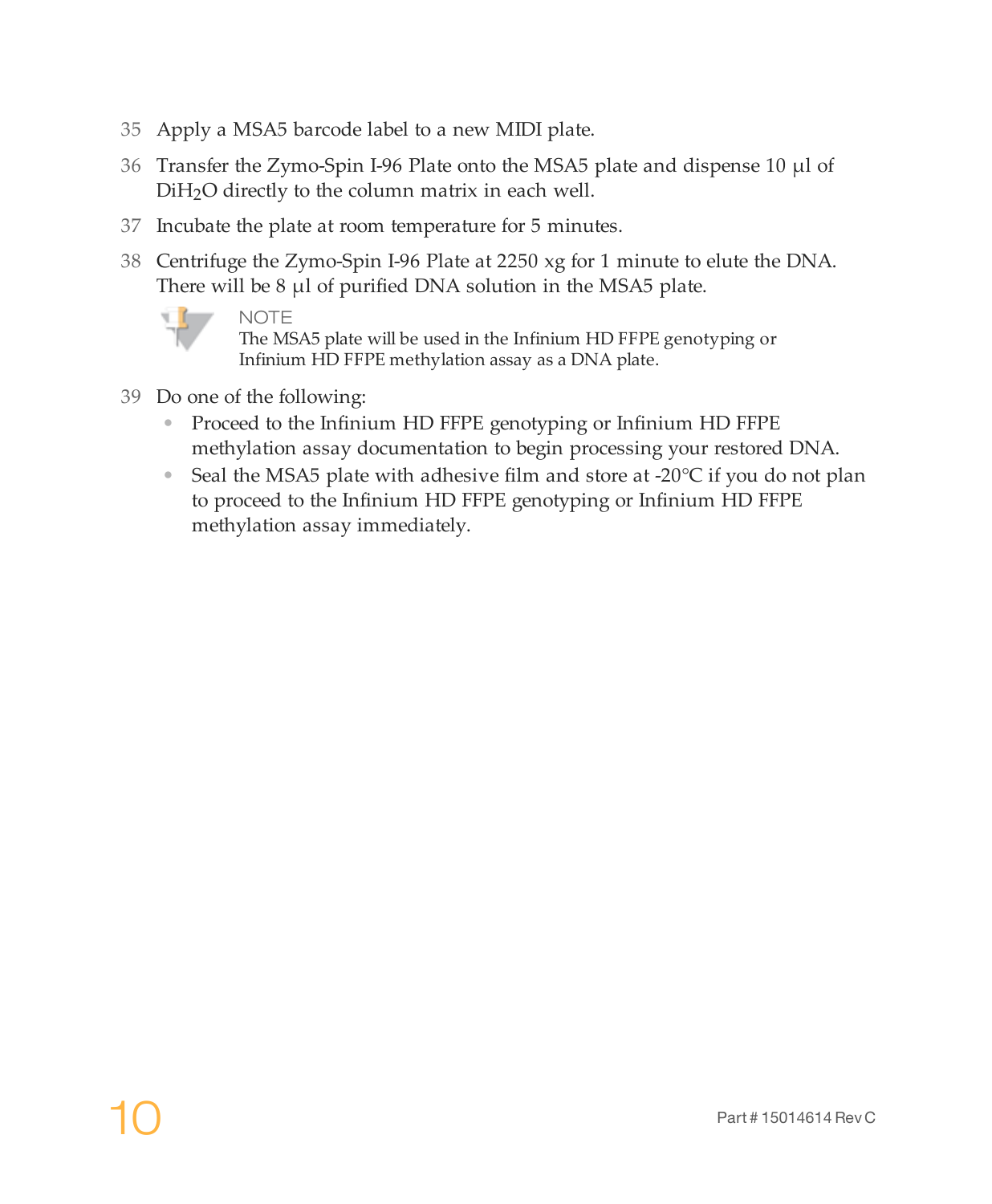# <span id="page-10-0"></span>Technical Assistance

#### For technical assistance, contact Illumina Customer Support.

| Illumina Website | http://www.illumina.com  |
|------------------|--------------------------|
| Email            | techsupport@illumina.com |

Table 2 Illumina Customer Support Telephone Numbers

| Region        | Contact Number | Region             | <b>Contact Number</b> |
|---------------|----------------|--------------------|-----------------------|
| North America | 1.800.809.4566 | Italy              | 800.874909            |
| Austria       | 0800.296575    | <b>Netherlands</b> | 0800.0223859          |
| Belgium       | 0800.81102     | Norway             | 800.16836             |
| Denmark       | 80882346       | Spain              | 900.812168            |
| Finland       | 0800.918363    | Sweden             | 020790181             |
| France        | 0800.911850    | Switzerland        | 0800.563118           |
| Germany       | 0800.180.8994  | United Kingdom     | 0800.917.0041         |
| Ireland       | 1.800.812949   | Other countries    | +44.1799.534000       |

### **MSDSs**

Material safety data sheets (MSDSs) are available on the Illumina website at [http://www.illumina.com/msds.](http://www.illumina.com/msds)

### **Product Documentation**

If you require additional product documentation, you can obtain PDFs from the Illumina website if PDFs are available. Go to http://www.illumina.com/support/documentation.ilmn. When you click on a link, you will be asked to log in to iCom. After you log in, you can view or save the PDF. To register for an iCom account, please visit https://icom.illumina.com/Account/Register.